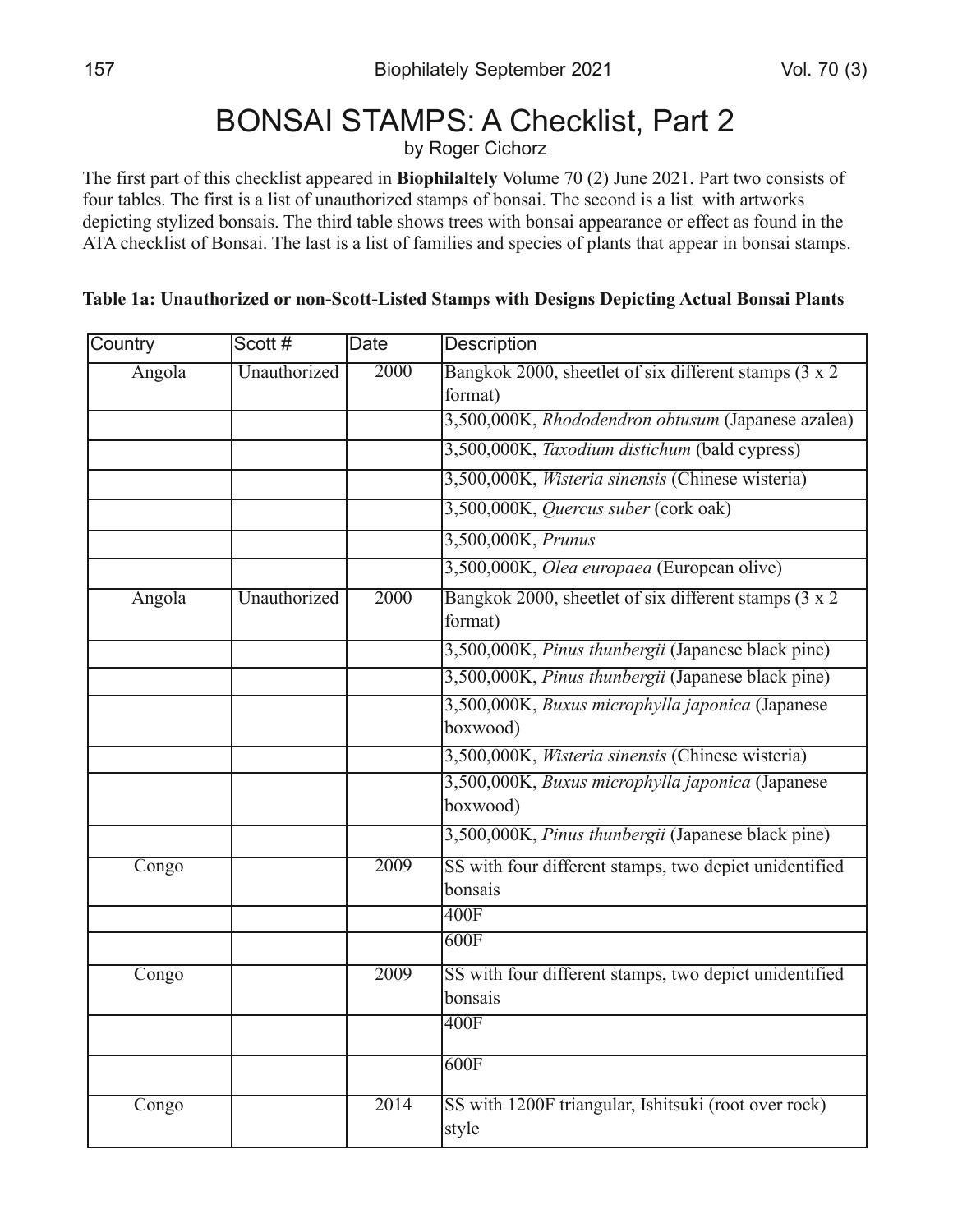| Table 1a (Continued): Unauthorized or non-Scott-Listed Stamps with Designs Depicting Actual |  |
|---------------------------------------------------------------------------------------------|--|
| <b>Bonsai Plants</b>                                                                        |  |

| Country  | Scott#       | <b>Date</b>       | <b>Description</b>                                                                                                                    |  |
|----------|--------------|-------------------|---------------------------------------------------------------------------------------------------------------------------------------|--|
| Congo    |              | 2014              | SS with four different 600F stamps (unidentified species<br>of bonsais)                                                               |  |
|          |              |                   | Upper left, Neagari (exposed root) style                                                                                              |  |
|          |              |                   | Upper right, Yose-Ue (forest group) style                                                                                             |  |
|          |              |                   | Lower left, Kengai (cascade) style                                                                                                    |  |
|          |              |                   | Lower right, Funinagashi (windswept) style                                                                                            |  |
| Djibouti | Unauthorized | 2007              | SS with four different 800F stamps depicting<br>lunidentified bonsais                                                                 |  |
|          | Unauthorized | 2008              | SS with two different stamps, one (150F depicts)<br>unidentified bonsai)                                                              |  |
|          | Unauthorized | 2008              | SS with two different stamps, one (150F depicts)<br>unidentified bonsai)                                                              |  |
| Liberia  |              | 2005              | SS with two different \$5 stamps depicting unidentified<br>bonsais                                                                    |  |
| Mali     |              |                   | SS with two different 1000F stamps and two<br>nondenominated labels, stamp at right depicts Japanese<br>white pine (Pinus parviflora) |  |
| Rwanda   | Unauthorized | 2005              | SS with one1200F stamp, inscribed "Bonsai tree"<br>(unidentified)                                                                     |  |
| Rwanda   | Unauthorized | 2007              | Sheetlet of 12 $(4 \times 3)$ stamps with six (positions 2, 4, 5,<br>7, 10, and 12) depicting unidentified bonsais                    |  |
| Somalia  |              | $\overline{2002}$ | Japex '02, sheetlet of nine stamps (3 x 3 format)                                                                                     |  |
|          |              |                   | 2500Sh., white pine (Pinus parviflora/P. pentaphylla)<br>and dwarf bamboo (Arundinaria pygmaea)                                       |  |
|          |              |                   | 2500Sh., Japanese white pine (Pinus parviflora/P.<br>pentaphylla)                                                                     |  |
|          |              |                   | 2500Sh., Japanese red maple (Acer palmatum)                                                                                           |  |
|          |              |                   | 2500Sh., white pine (Pinus parviflora/P. pentaphylla)<br>and dwarf bamboo (Arundinaria pygmaea)                                       |  |
|          |              |                   | 2500Sh., Japanese red maple (Acer palmatum)                                                                                           |  |
|          |              |                   | 2500Sh., Chinese juniper (Juniperus chinensis/J. x<br><i>media</i> )                                                                  |  |
|          |              |                   | 2500Sh., Japanese elm (Zelkova serrata)                                                                                               |  |
|          |              |                   | 2500Sh., Japanese black pine (Pinus thunbergii)                                                                                       |  |
|          |              |                   | 2500Sh., Japanese red maple (Acer palmatum)                                                                                           |  |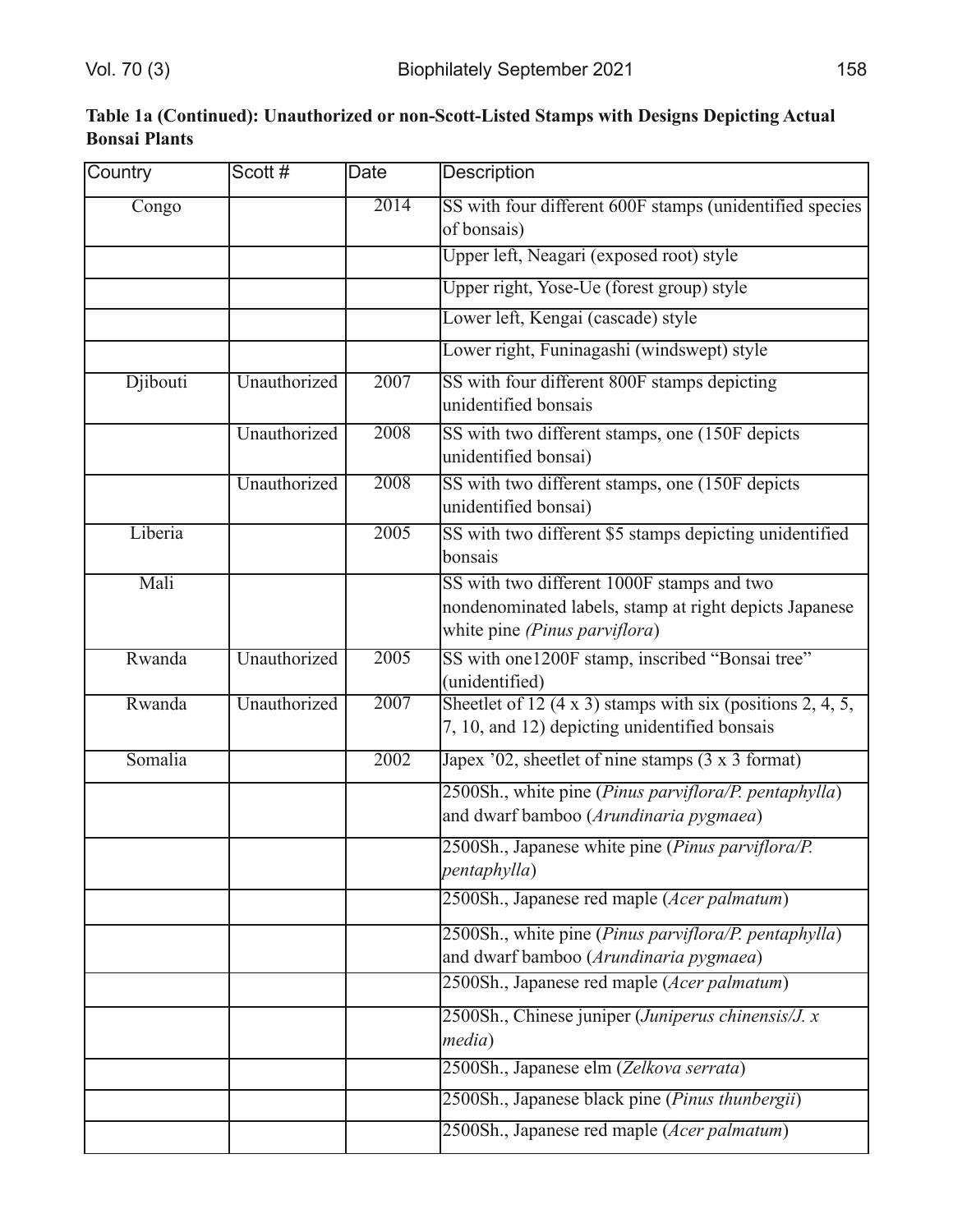| Country         | Scott# | Date | <b>Description</b>                                                                                                                           |
|-----------------|--------|------|----------------------------------------------------------------------------------------------------------------------------------------------|
| Somalia         |        | 2004 | 2500Sh., sheetlet of four stamps (2 x 2 format)<br>(unidentified bonsais)                                                                    |
|                 |        |      | 2500Sh., pine (longleaf pine?)                                                                                                               |
|                 |        |      | 2500Sh., maple (trident maple?)                                                                                                              |
|                 |        |      | $2500Sh.,$ pine ( <i>Pinus sp.</i> ?)                                                                                                        |
|                 |        |      | 2500Sh., maple (Japanese red maple?)                                                                                                         |
| Somali Republic |        | 2004 | $\overline{3000Sh}$ , fig tree ( <i>Ficus sp.</i> )                                                                                          |
|                 |        |      | 3000Sh., Japanese red maple (Acer palmatum)                                                                                                  |
|                 |        |      | 3000Sh. manzanita/bearberry (Arctostaphylos<br>$uva-ursi?$                                                                                   |
|                 |        |      | 3000Sh., juniper ( <i>Juniperus sp.</i> ?)                                                                                                   |
| Somali Republic |        | 2004 | Four SSs titled Flora & Fauna with Boy Scouts symbol<br>and butterfly in central design; each SS has one of the<br>(perforated) stamps above |
| Touva           |        | 2006 | 35, flowering quince (Chaenomeles speciosa)                                                                                                  |
|                 |        |      | 35, common pomegranate (Punica granatum)                                                                                                     |
|                 |        |      | 35, hawthorn (Crataegus sp.)                                                                                                                 |
|                 |        |      | 35, common crape-myrtle (Lagerstroemia indica)                                                                                               |
|                 |        |      | 35, Morrow's honeysuckle (Lonicera morrowii)                                                                                                 |

Table 1a (Continued): Unauthorized or non-Scott-Listed Stamps with Designs Depicting Actual **Bonsai Plants** 





Unauthorized stamps from Djibouti **Effect CFADICE CFADE CERACTE CERACTE CON** Diam Unauthorized stamps from Somalia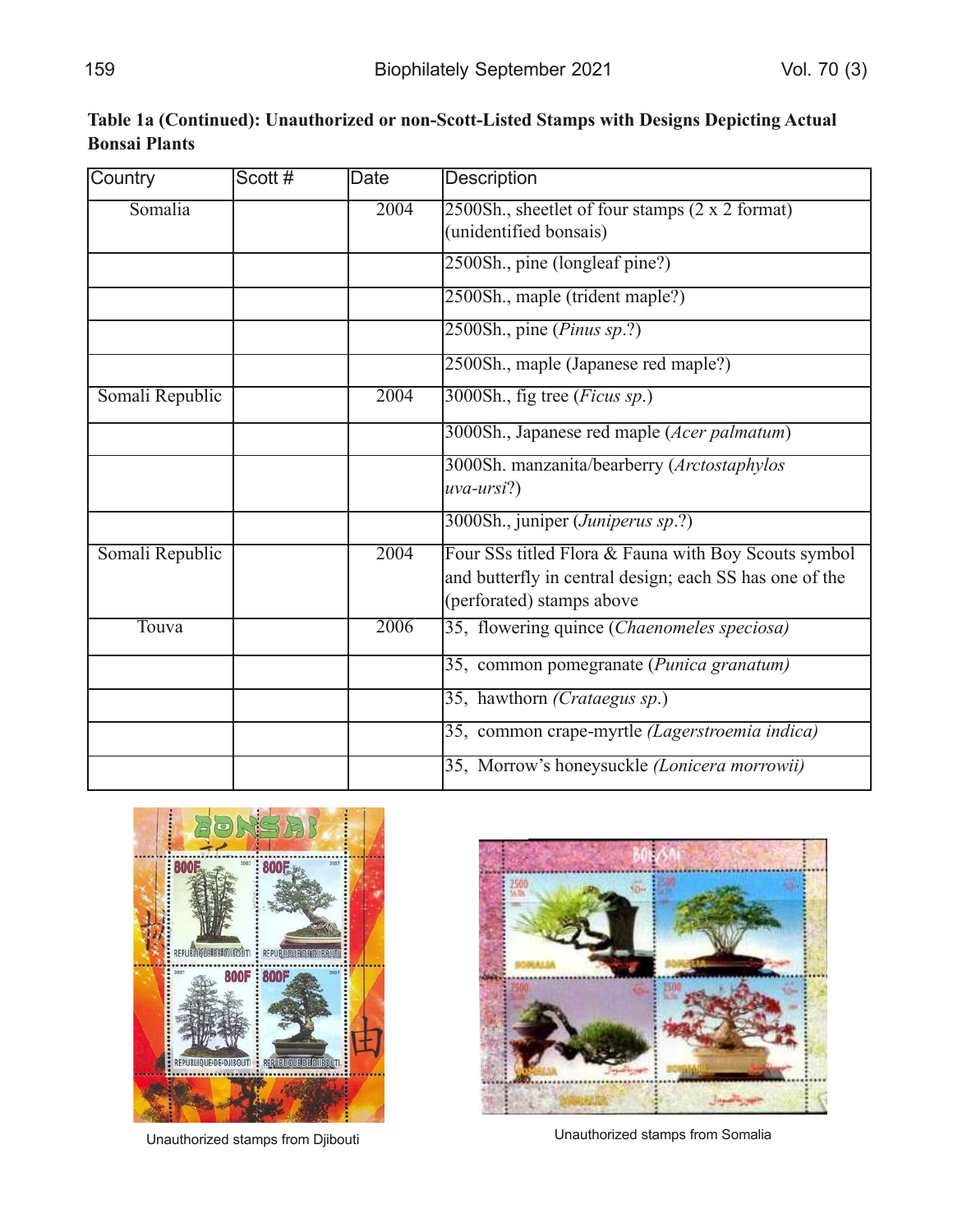## Table 2: Stamps Depicting Artwork Incorporating Stylized Bonsais

| Country            | Scott#      | Date     | <b>Description</b>                                           |  |
|--------------------|-------------|----------|--------------------------------------------------------------|--|
| China (ROC/Taiwan) | 2427-30     | 08/20/84 | The Eighteen Scholars, Sung Dynasty hanging scroll           |  |
|                    | 2427        |          | \$2, Playing Musical Instruments - lower-left foreground:    |  |
|                    |             |          | double-layered juniper in a blue, long tray; left edge: palm |  |
|                    |             |          | penjing (miniature landscape) on a raised stand              |  |
|                    | 2428        |          | \$3, Playing Chess - lower-right foreground: small pine in   |  |
|                    |             |          | a jade-colored tray on a small table next to a cream stand   |  |
|                    |             |          | holding tall stone in which is growing a brownish yellow-    |  |
|                    |             |          | leafed plant on a cream-colored rectangular table            |  |
|                    | 2429        |          | \$5, Practicing Calligraphy - lower-left foreground: large   |  |
|                    |             |          | pine in a long rectangular tray and two pentsai (plant       |  |
|                    |             |          | landscapes) just behind and to right                         |  |
|                    | 2430        |          | \$18, Painting - lower-right foreground: large conifer in a  |  |
|                    |             |          | round tray                                                   |  |
| Gambia             | 1090        | 08/22/91 | 50b, Phila Nippon '91, Donald Duck and Mickey Mouse          |  |
|                    |             |          | playing "Go" – center background: bonsai in a blue-gray      |  |
|                    |             |          | round tray                                                   |  |
| Gibraltar          | 661         | 08/22/91 | £1.05, SS, PhilaKorea 1994, two bonsais in blue trays in     |  |
|                    |             |          | sheet margin at bottom to left and right of central stamp +  |  |
|                    |             |          | three (stylized) bonsais in rocks at left, center, and right |  |
|                    |             |          | above stamp                                                  |  |
| Grenada Grenadines | 1319        | 05/06/91 | \$6, SS, Phila Nippon '91, Disney tea ceremony – center      |  |
|                    |             |          | foreground: bonsai in a tan round tray on table              |  |
| Japan              | $1012 - 15$ | 10/01/69 | 16th UPU Congress, set of four paintings (one stamp with     |  |
|                    |             |          | bonsai)                                                      |  |
|                    | 1014        |          | 50¥, Two Women Reading a Letter by Harunobu - right          |  |
|                    |             |          | foreground: bonsai in a round pot on an elongated stand      |  |
|                    |             |          | at top                                                       |  |
| Korea (DPR/North)  |             | 01/19/01 | Right background: (bamboo clump) bonsai in a pot on a        |  |
|                    |             |          | rectangular stand                                            |  |
| Uganda             | 888-95      | 05/29/01 | Phila Nippon '91, set of eight, Disney scenes (three         |  |
|                    |             |          | stamps with bonsais)                                         |  |
|                    | 889         |          | 20/-, bonsai in brown tray at left                           |  |
|                    | 894         |          | 500/-, bonsai in tan pot at left                             |  |
|                    | 895         |          | 2000/-, bonsai in brown tray at center                       |  |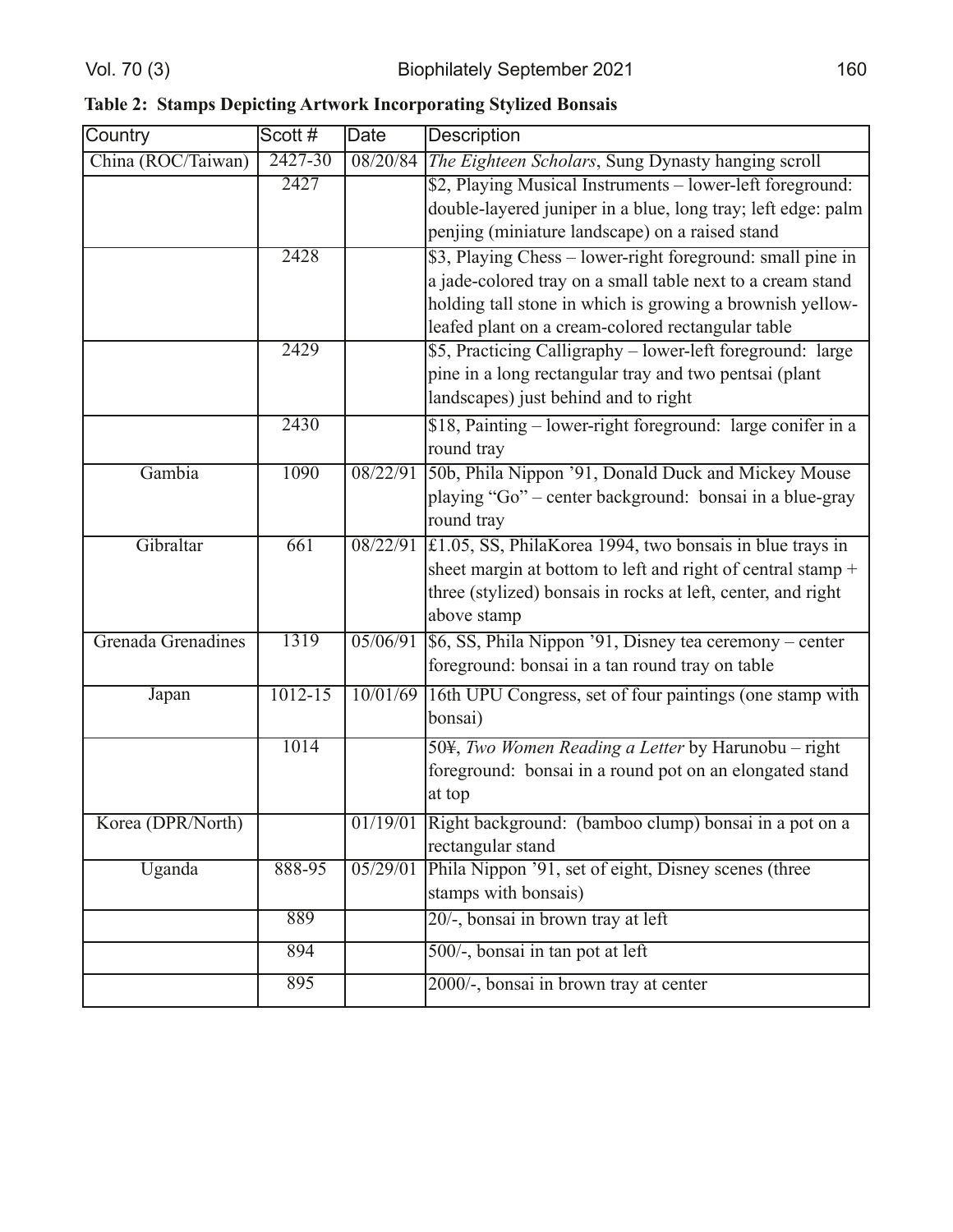American Topical Association Bonsai Checklist Shortcomings:

• several catalogue number, date, and species identification errors

• naming and identification inconsistencies (primarily uses Scott identification versus various country specialized catalogues)

• includes bonsais (actual and stylized in art, paintings and tapestries), but also includes stamps depicting "trees with bonsai appearance or effect"); this is my major objection because the list only includes a

**Table 3: Stamps Depicting Trees with Bonsai Appearance or Effect (ATA Bonsai List)** 

| Country            | Scott#  | Date     | <b>Description</b>                                                                                                                     |  |
|--------------------|---------|----------|----------------------------------------------------------------------------------------------------------------------------------------|--|
| China (PRC)        | 1901-04 | 03/24/84 | Set of three stamps + SS, showing portions of painting<br>Beauties Wearing Flowers, by Zhou Fang (one stamp and<br>SS depicts bonsais) |  |
|                    | 1903    |          | 70f, shrub planted on rock                                                                                                             |  |
|                    | 1904    |          | \$2, SS, shrub planted on rock                                                                                                         |  |
| China (ROC/Taiwan) | 1835-40 | 06/20/73 | Set of 14 stamps, showing designs from scroll titled<br>Spring Morning in the Han Palace, by Chiu Ying (one<br>stamp depicts bonsai)   |  |
|                    | 1835c&d |          | Ladies Watering Peonies, Stone Ornament                                                                                                |  |
|                    | 1835e   |          | Lady Musicians (two potted bonsais)                                                                                                    |  |
|                    | 1836    |          | \$5, Ladies Watering Peonies, Stone Ornament                                                                                           |  |
|                    | 1838a   |          | Ladies Playing Go (one potted bonsai)                                                                                                  |  |
| China (ROC/Taiwan) | 2030-32 | 01/12/77 | Set of three, showing Chinese paintings of trees growing<br>out of rocks                                                               |  |
|                    | 2030    |          | \$2, Bird and Plum Blossoms, by Ch'en Hung-shou                                                                                        |  |
|                    | 2031    |          | \$8, Wintry Days (pine), by Yang Wei-chen                                                                                              |  |
|                    | 2032    |          | \$2, Rock and Bamboo, by Hsia Ch'ang                                                                                                   |  |
| China (ROC/Taiwan) | 2175-78 | 11/21/79 | Set of four, showing Chinese paintings of trees                                                                                        |  |
|                    | 2175    |          | \$2, Trees on a Winter Plain, by Wen T'ung                                                                                             |  |
|                    | 2176    |          | \$5, Bamboo, by Wen T'ung                                                                                                              |  |
|                    | 2177    |          | \$8, Old Tree, Bamboo, and Rock, by Chao Meng-fu                                                                                       |  |
|                    | 2178    |          | \$10, Twin Pines, by Li K'an                                                                                                           |  |
| China (ROC/Taiwan) | 2439-41 | 11/12/84 | Set of three, showing tree branches                                                                                                    |  |
|                    | 2439    |          | \$2, pine tree                                                                                                                         |  |
|                    | 2440    |          | \$8, bamboo                                                                                                                            |  |
|                    | 2441    |          | \$10, plum tree (pale yellow bistre background)                                                                                        |  |
|                    | 2441a   |          | \$10, plum tree (grayish tan background)                                                                                               |  |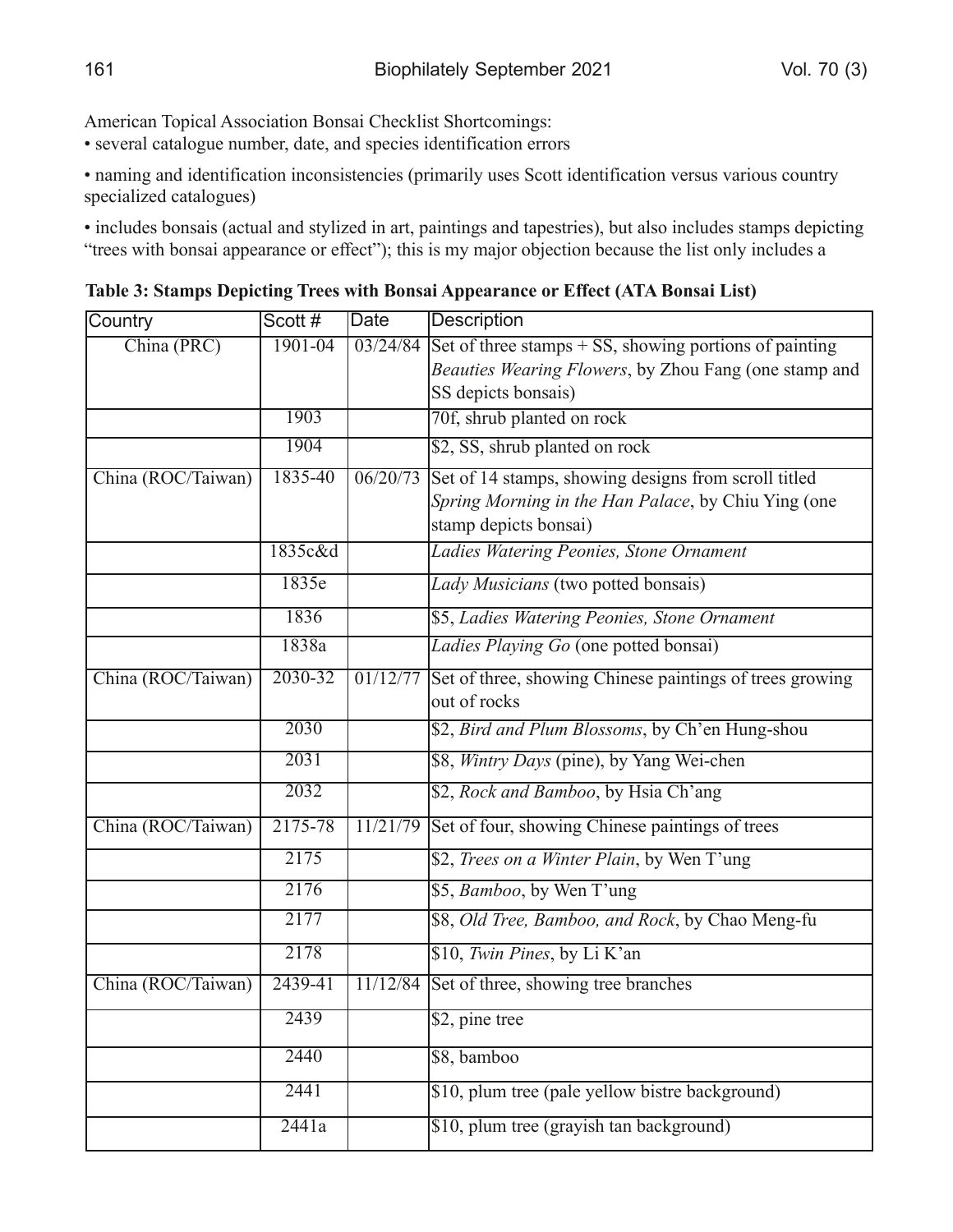small percentage of the stamps showing these trees that could qualify. So, where does one draw the line in including these in such a listing? Include all or none! Also, trees in nature do not resemble bonsais; it is vice-versa where bonsais are "trained" to resemble the actual distressed trees found in nature.

| Country            | Scott #            | Date     | Description                                                 |  |
|--------------------|--------------------|----------|-------------------------------------------------------------|--|
| China (ROC/Taiwan) | 2495-2500          |          | 01/10/86 Flora types of 1984 (cf., Scott #2439-41)          |  |
|                    | 2495               |          | \$1, pine tree                                              |  |
|                    | 2496               |          | \$11, bamboo                                                |  |
|                    | 2497               |          | \$18, plum tree                                             |  |
|                    | 2498               |          | $$1.50$ , pine tree                                         |  |
|                    | 2499               |          | \$7.50 bamboo                                               |  |
|                    | 2500               |          | \$16, plum tree                                             |  |
| Japan              | 1003               |          | 07/21/69 50¥, Cypresses, painting attributed to Eitoku Kano |  |
| Japan              | 1071               | 01/21/72 | 20¥, aged and gnarled pine tree                             |  |
|                    | $\overline{1071a}$ |          | 20¥, booklet pane of ten (5 x 2 format), aged and gnarled   |  |
|                    |                    |          | pine tree                                                   |  |
|                    | 1282               | 11/16/77 | 50¥, aged and gnarled pine and flowers                      |  |
|                    | $\overline{B35}$   |          | $09/15/69$ $504 + 104$ , aged and gnarled cherry blossoms   |  |
| Korea (ROK/South)  | 781-86             | 06/20/71 | Set of six stamps + six SS, paintings (one stamp and one    |  |
|                    | 781a-86a           |          | SS depict bonsai)                                           |  |
|                    | 786                |          | 10w, Man and Boy Under Pine Tree, painting by Eitoku        |  |
|                    |                    |          | Kano, aged and gnarled pine tree                            |  |
|                    | 786a               |          | 10w, SS comprising two stamps, Man and Boy Under            |  |
|                    |                    |          | Pine Tree                                                   |  |
| Korea (ROK/South)  | 1210               |          | 08/09/80 Aged and gnarled pine tree, Pavilion, Mountain     |  |

#### Table 3 (Continued): Stamps Depicting Trees with Bonsai Appearance or Effect (ATA Bonsai List)



China (PRC) Scott #1903



China (ROC/Taiwan) Scott #2495



Japan Scott #1014



Korea (ROK/South) Scott #786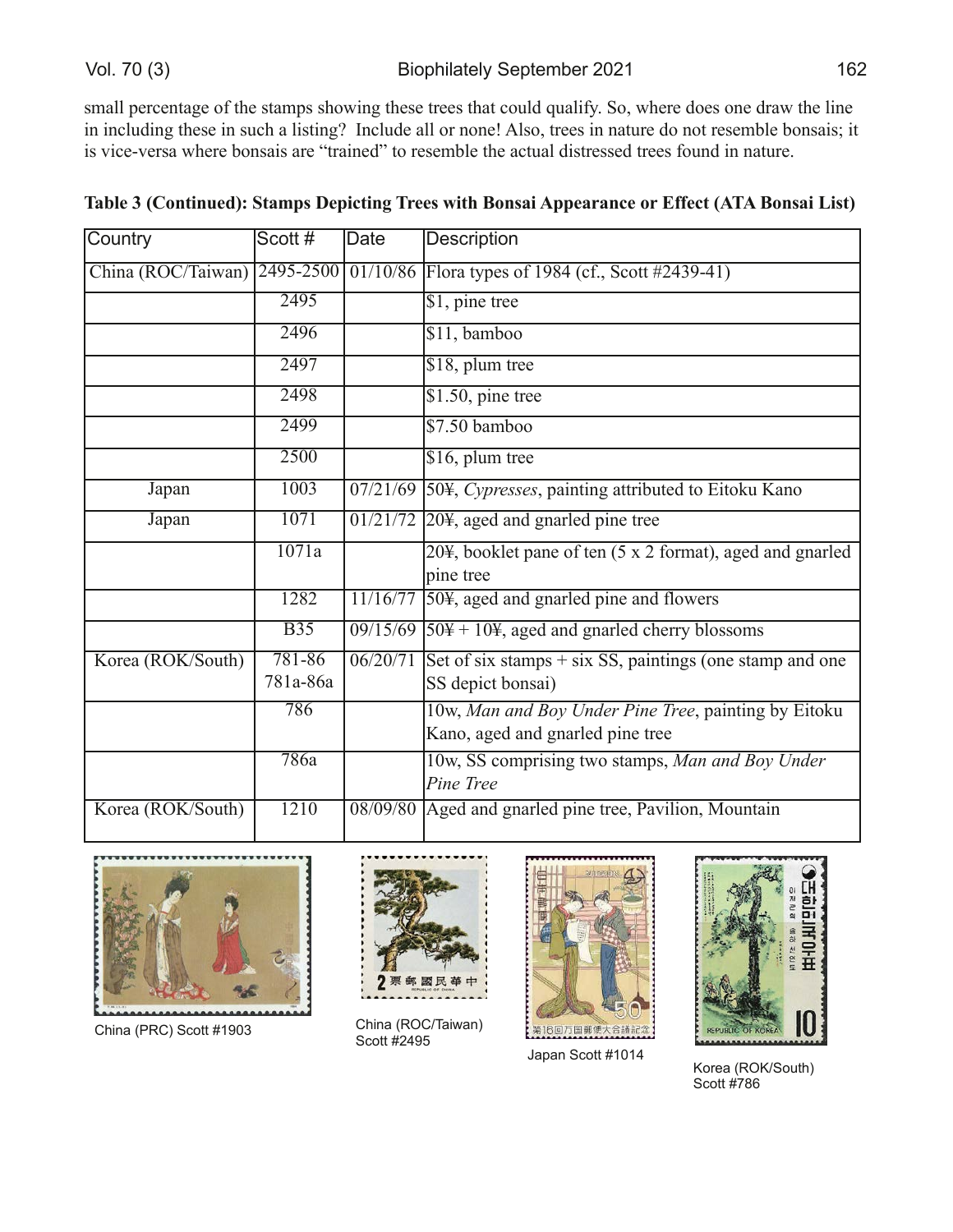| Family Name                               | Common Name(s)                                         | Scientific name                                                                                                  |
|-------------------------------------------|--------------------------------------------------------|------------------------------------------------------------------------------------------------------------------|
| <b>Amaranthaceae</b> (amaranth)           | No English common name<br>Bai jiang guo xian (Chinese) | Deeringia polysperma Roxb.                                                                                       |
| Apocynaceae (dogbane)                     | Desert rose/pink sabi star/<br>mock azalea             | Adenium obesum (Forssk.) Roem. &<br>Schult.                                                                      |
|                                           | Wild water plum/water<br>jasmine                       | Wrightia religiosa Hook f.                                                                                       |
| Boraginaceae (borage)                     | Fukien tea/Philippine tea                              | Ehretia microphylla Lam.<br>(=Ehretia buxifolia/Carmona microphylla/<br>Carmona retusa)                          |
| <b>Buxaceae</b> (boxwood)                 | Japanese boxwood                                       | Buxus microphylla Siebold & Zucc.                                                                                |
|                                           | Japanese boxwood/Harland<br>boxwood                    | Buxus harlandii Hance.                                                                                           |
| Cactaceae (cactus)                        | Mammillaria/Arizona<br>snowcap                         | Mammillaria gracilis 'Arizona Snowcap'                                                                           |
| Caprifoliaceae (honeysuckle)              | Morrow's honeysuckle                                   | Lonicera tatarica var. morrowii (A. Gray)<br>Q. E. Yang, Landrein, Borosova & J.<br>Osborne (=Lonicera morrowii) |
| Celastraceae<br>(spindle tree/staff tree) | spindle tree                                           | Winged euonymus/staff tree/ Euonymus alatus (Thunb.) Siebold                                                     |
| Cupressaceae<br>(redwood/evergren)        | Juniper                                                | Juniperus sp.                                                                                                    |
|                                           | Chinese juniper                                        | Juniperus chinensis var. sargentii<br>(=Juniperus procumbens; = J. chinensis<br>var. procumbens)                 |
|                                           | Chinese hybrid juniper/                                | Juniperus $\times$ pfitzeriana (Späth)                                                                           |
|                                           | pfitzer juniper                                        | P.A.Schmidt (= Juniperus x media)                                                                                |
|                                           | Meyer juniper                                          | Juniperus squamata<br>(= J. squamata var. meyeri)                                                                |
|                                           | Sargent juniper                                        | Juniperus chinensis var. sargentii A.<br>Henry                                                                   |
|                                           | Shimpaku juniper                                       | Juniperus chinensis var. sargentii variant                                                                       |
|                                           | Sierra juniper                                         | Juniperus occidentalis Hook.                                                                                     |
| Dipterocarpaceae<br>(dilleniid dicot)     | Mai khen/merawen bunga                                 | Hopea pubescens Ridl.                                                                                            |
| Ebenaceae (ebony)                         | Japanese persimmon                                     | Diospyros kaki L.f.                                                                                              |
|                                           | Bantolinao/bantulinaw                                  | Diospyros vera (Lour.) A.Chev.<br>(=Maba buxifolia)                                                              |

Table 4: Concordance of Bonsai Names and Families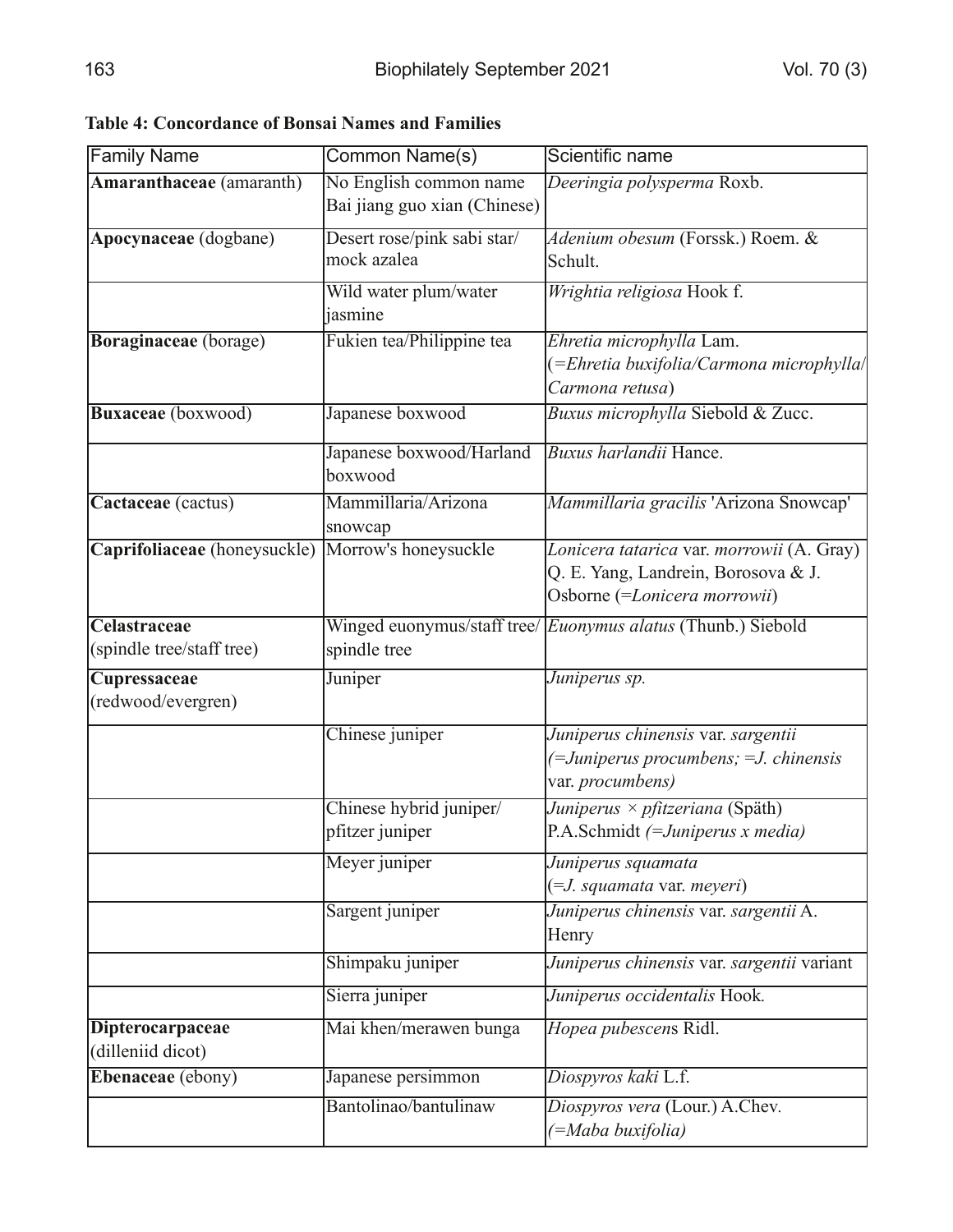| <b>Family Name</b>       | Common Name(s)                               | <b>Scientific Name</b>                           |
|--------------------------|----------------------------------------------|--------------------------------------------------|
| Ericaceae (heath)        | <b>Azalea</b>                                | (Rhododendron arborescens)                       |
|                          | Japanese azalea                              | Rhododendron obtusum/Rhododendron                |
|                          |                                              | japonicum                                        |
|                          | Satsuki azalea                               | Rhododendron indicum (L.) Sweet                  |
|                          | Manzanita/bearberry                          | Arctostaphylos uva-ursi (L.) Spreng.             |
| Euphorbiaceae (spurge)   | Bignay/Chinese laurel                        | Antidesma bunius (L.) Spreng.                    |
| Fabaceae (legume/pea)    | Chinese wisteria                             | Wisteria sinensis DC.                            |
|                          | Logwood/bloodwood tree                       | Haematoxylon campechianum L.                     |
| Fagaceae (beech/oak)     | English oak/pedunculate oak Quercus robur L. |                                                  |
|                          | Cork oak                                     | Quercus suber L.                                 |
| Ginkgoaceae (ginkgo)     | Maidenhair tree                              | Ginkgo biloba L.                                 |
| Lamiaceae (mint)         | Headache tree                                | Premna serratifolia L.                           |
| Lecythidaceae            | Sea poison tree                              | Barringtonia asiatica (L.) Kurz                  |
| (dicot/magnoliopsid)     |                                              | (=Barringtonia speciosa)                         |
|                          | Wild almond/kandu almond                     | Barringtonia acutangula (L.) Gaertn.             |
| Lythraceae (loosestrife) | Bantigue/small-leafed<br>mangrove            | Pemphis acidula J.R. Forst. & G. Forst.          |
|                          | Crape myrtle/melindres                       | Lagerstroemia indica L.                          |
| Moraceae (fig/mulberry)  | Fig tree/balete                              | Ficus sp.                                        |
|                          | Banyan                                       | Ficus benghalensis L                             |
| 8000                     | Bodhi tree/bo-tree/peepul<br>tree            | Ficus religiosa L.                               |
|                          | Indian rubber plant                          | Ficus elastica Roxb. ex Hornem.                  |
|                          | Benjamin tree/Java tree/<br>weeping fig      | Ficus benjamina L.                               |
|                          | Cluster fig                                  | Ficus racemosa L. (=Ficus glomerata)             |
| Viet Nam Scott #3227     | Laurel fig/Chinese banyan                    | Ficus microcarpa L.f.                            |
|                          | <b>Red balete</b>                            | Ficus concinna (Miq.) Miq.                       |
| P6                       | Brown-woolly fig                             | Ficus drupacea Thunb.<br>(= Ficus pilosa Reinw.) |
| PILIP                    | Sleekrodea/kalyos/                           | Streblus asper Lour.                             |
|                          | toothbrush tree                              |                                                  |

**Table 3 (Continued): Concordance of Bonsai Names and Families** 

SWW Philippines Scott #2918d

Kalyos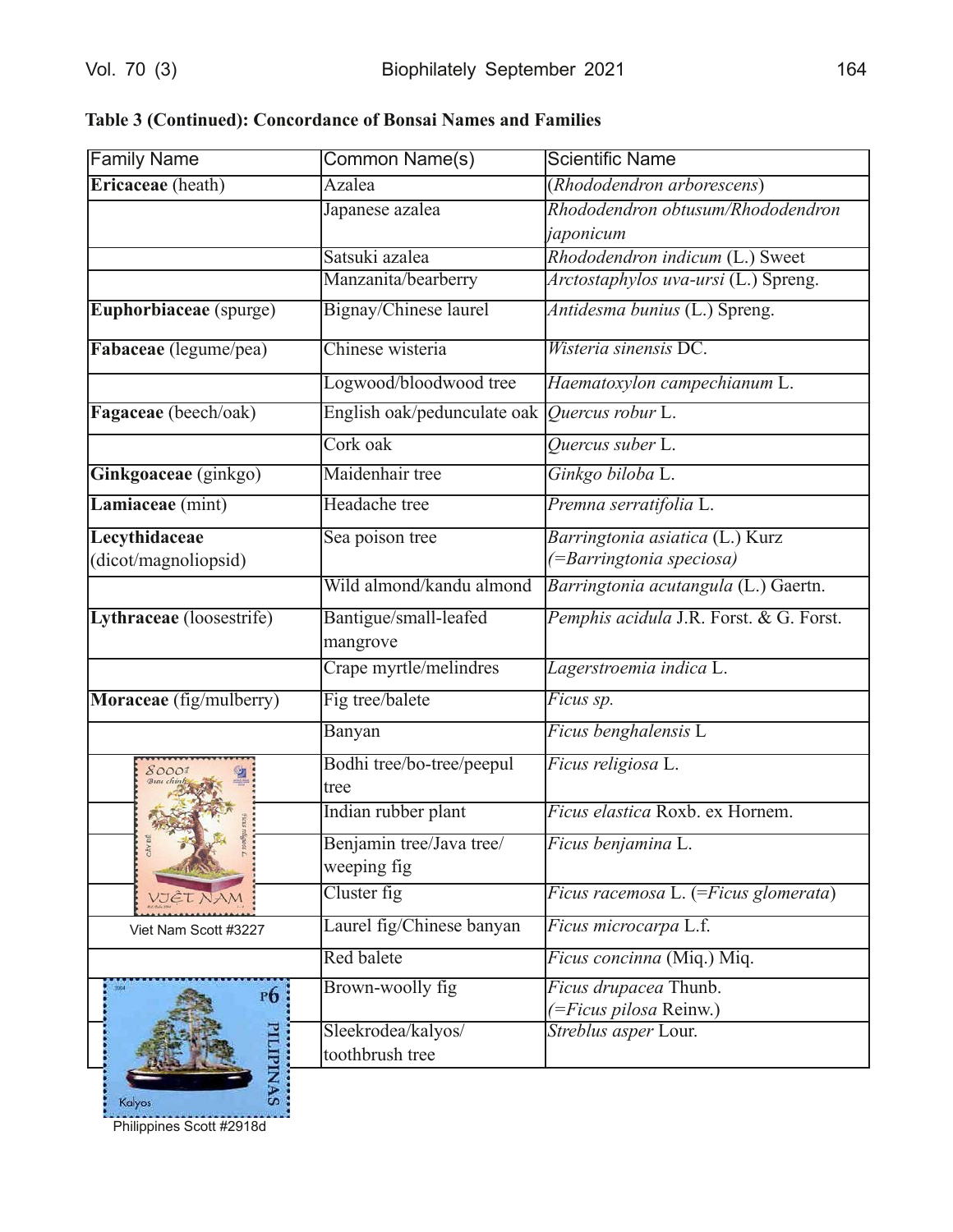| <b>Family Name</b>                        | Common Name(s)                                 | <b>Scientific Name</b>                                               |
|-------------------------------------------|------------------------------------------------|----------------------------------------------------------------------|
| Nyctaginaceae (four-o'clock)              | Bougainvillea                                  | Bougainvillea sp.                                                    |
| Oleaceae (olive)                          | Olive tree/European olive                      | Olea europaea L.                                                     |
| Pinaceae (pine)                           | Banguet pine/Khasya pine                       | Pinus kesiya Royle ex Gordon<br>(=Pinus khasya Hook./Pinus khasyana) |
|                                           | <b>Black</b> pine                              | Pinus jeffreyi A.Murray bis                                          |
|                                           | Japanese black pine                            | Pinus thunbergii Parl.<br>(=Pinus thunbergiana)                      |
|                                           | Japanese white pine                            | Pinus parviflora var. pentaphylla (Mayr)<br>A.Henry                  |
|                                           | Japanese five-needle pine                      | Pinus parviflora Siebold & Zucc.                                     |
|                                           | Mugo pine/mountain pine                        | Pinus mugo Turra                                                     |
|                                           | Scotch pine                                    | Pinus sylvestris L.                                                  |
|                                           | Sumatran pine/Merkus pine                      | Pinus merkusii Jungh. & de Vriese                                    |
| Plumbaginaceae<br>(leadwort/sea lavender) | Indian wood apple                              | Limonia acidissima L.                                                |
| Poaceae (grasses)                         | Dwarf bamboo                                   | Pleioblastus fortunei (Van Houtte) Nakai<br>(= Arundinaria pygmaea)  |
| Podocarpaceae<br>(evergreen/conifer)      | Chinese podocarpus/<br>shrubby yew/ plum pine/ | Podocarpus macrophyllus (Thunb.)<br>Sweet/Podocarpus chinensis       |
| Punicaceae                                | lohan pine<br>common pomegranate               | Punica granatum L.                                                   |
| (pomegranate)                             |                                                |                                                                      |
| Rhamnaceae<br>(buckthorn)                 | hedge sageretia/Chinese<br>sweet plum          | Sageretia thea (Osbeck) M.C. Johnst.<br>(=Sageretia theezans)        |
| Rosaceae (rose)                           | firethorn                                      | Pyracantha coccinea M.Roem.                                          |
|                                           | flowering quince                               | Chaenomeles speciosa (Sweet) Nakai<br>(=Chaenomeles lagenaria)       |
|                                           | peach                                          | Prunus persica (L.) Stokes<br>(=Persica vulgaris Mill.)              |
|                                           | hawthorn/thorn apple/<br>ornamental thorn      | Crataegus sp.                                                        |
|                                           | various fruit trees                            | Prunus sp.                                                           |

## Table 3 (Continued): Concordance of Bonsai Names and Families